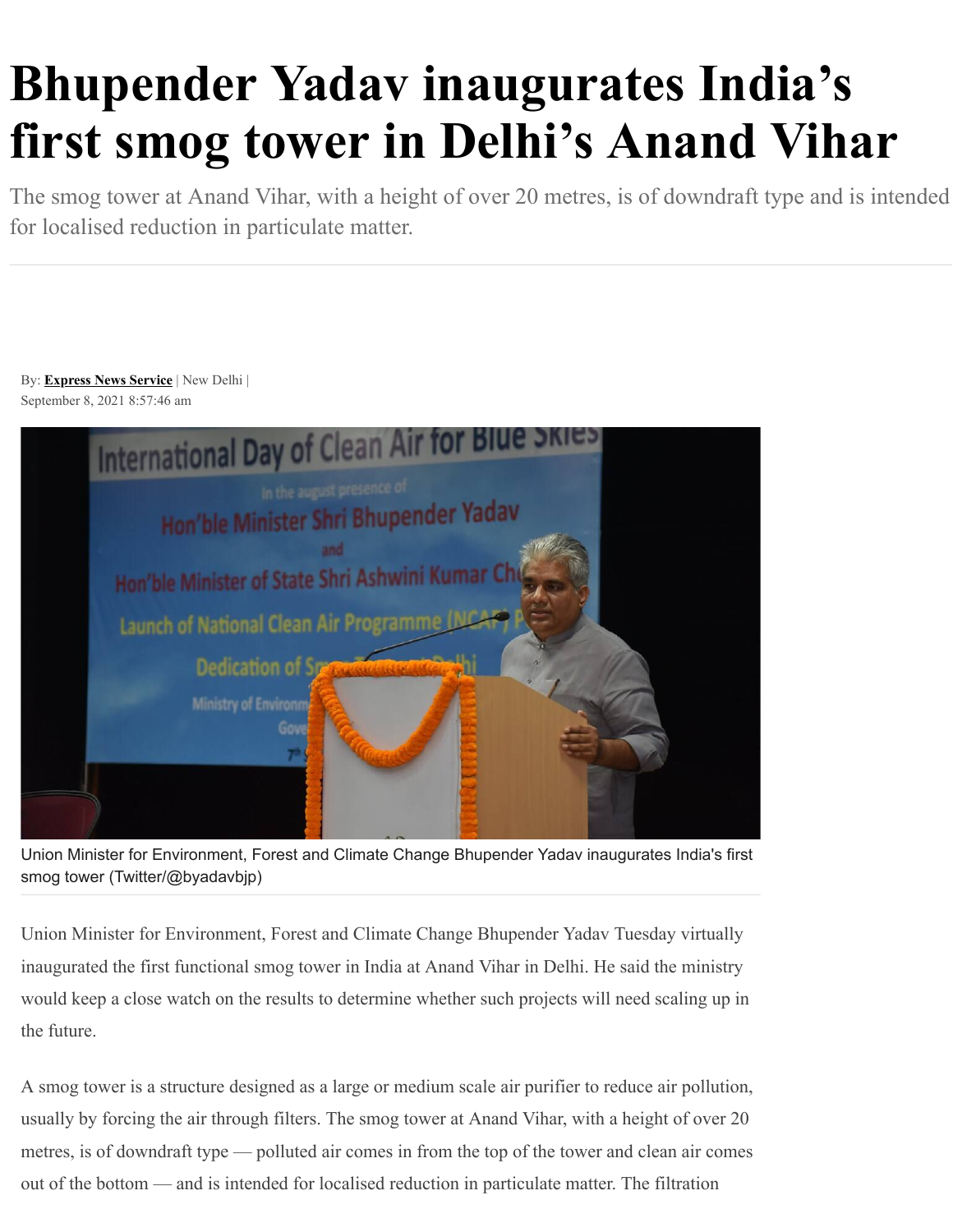system used in the tower has been designed by the University of Minnesota with an expected efficiency of 90 per cent. Forty fan units have been installed to provide a design airflow rate of 1,000 m3/sec. The tower has been built by Tata Projects Limited with NBCC (India) Ltd as the project management consultant.

## **Also read [|Ahead of COP26, Bhupender Yadav pushes for flexibility to countries in deciding](https://indianexpress.com/article/india/ahead-of-cop26-yadav-pushes-for-flexibility-to-countries-in-deciding-timeframes-for-goals-7495421/) timeframes for goals**

With the expected visit of United States Special Presidential Envoy for Climate John Kerry next week, and COP26 in Glasgow later this year, the Ministry of Environment, Forests and Climate Change has stepped up its activities towards clean air.

Marking the second International Day of Clean Air For Blue Skies, Yadav Tuesday said Rs 375.44 crore has been released to 114 cities during the financial year 2019-20 and 2020-21 for initiating actions under city action plan. Another Rs 4,400 core has been released to 42 cities with a million plus population as per recommendations of the 15th Finance Commission report for the financial year 2020-21. This is in addition to funds available through various central and state government schemes, he said.

Speaking at an event, Yadav said, "86 cities showed better air quality in 2019 in comparison to 2018, which increased to 104 cities in 2020."

Yadav also launched the Portal for Regulation of Air-pollution or 'Prana', in non-attainment cities (NAC) — those which failed to meet national air quality standards over a five-year period — under the National Clean Air Programme (NCAP). The environment ministry and Central Pollution Control Board (CPCB) have a target to achieve 20-30 per cent reduction in particulate matter (PM10 and PM2.5) concentrations across the country by 2024.

City-specific action plans for improving air quality in 132 NACs/Million Plus Cities, targeting cityspecific air polluting sources (soil and road dust, vehicles, domestic fuel, MSW burning, construction material and industries) have been prepared, and are being implemented, said officials.

The portal will support tracking of physical as well as financial status of city air action plan implementation, and disseminate information on air quality to the public.

## [Top News Right Now](https://indianexpress.com/latest-news/)